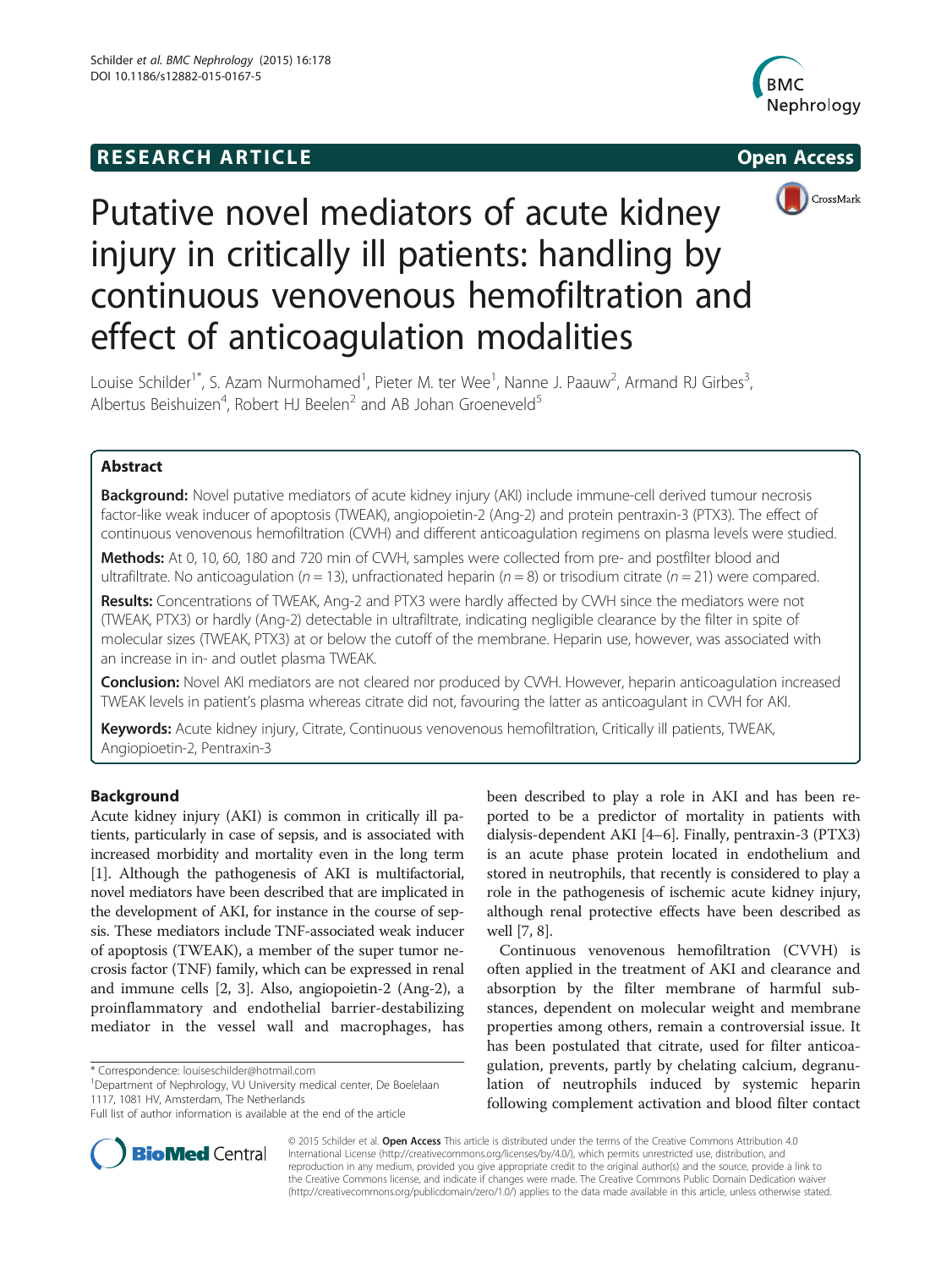during CVVH [[9, 10\]](#page-6-0). Hence, the anticoagulation regimen applied during CVVH could influence release of proinflammatory factors and specific AKI mediators by activated immune cells and platelets in the patient and hemofilter.

The aim of the current study was to assess how the novel, putative mediators of AKI are handled by CVVH and whether different anticoagulation regimens have additional effects, in critically ill patients with AKI.

## Methods

The patient population and methods for this study are reported elsewhere [[10](#page-6-0), [11](#page-6-0)]. Study protocols were approved by the local medical ethical committee and performed in accordance with the Declaration of Helsinki. Patients were recruited during office hours for sampling when participating in one of the two following studies. The first study started 1 year before the availability of a custom-made citrate-based replacement fluid. From March 2004 to September 2005, patients admitted to the intensive care unit (ICU) who developed AKI necessitating CVVH but in whom heparin was contraindicated due to a high bleeding tendency, were either treated by anticoagulant-free CVVH  $(n = 13)$  or, after becoming available in 2005, by regional citrate anticoagulation  $(n = 10)$  and were prospectively followed [\[12](#page-6-0)]. High risk for bleeding was arbitrarily defined as a platelet count of less than  $40 \times 10^9$ /L, an activated partial thromboplastin time (aPTT) of more than 60 s, a prothrombin time of more than 2.0 international normalized ratio, a recent major bleeding, or active bleeding. Because all patients were treated according to local standards, the need for informed consent was waived for this study. Patients were also recruited from a second study, which is a randomized controlled trial initiated in 2006 (the so called 'Citrate anticoagulation versus systemic heparinization', CASH trial, clinicaltrials.gov number NCT00209378) [\[13\]](#page-6-0). Patients admitted to the ICU of the VU University Medical Center who developed AKI necessitating CVVH without a high bleeding risk, were randomised between unfractionated heparin as anticoagulant ( $n = 8$ ) or citrate ( $n = 11$ ). Informed consent was obtained from all study participants or their next-of-kin. We pooled the studies because of the mechanistic nature of the current paper, without focus on patient-centered outcomes.

## Treatment protocol

The indication for CVVH was based on standard clinical criteria that include AKI accompanied by hemodynamic instability, ongoing hypercatabolism, diuretic-resistant fluid overload, respiratory distress, multiorgan failure, or some combinations of these factors. CVVH was performed using a hemofiltration machine (DIAPACT, B. Braun Medical, Melsungen, Germany). Vascular access

was obtained by the insertion of an 11 F double-lumen catheter (GamCath<sup>tm</sup>, Gambro, Hechingen, Germany) into the femoral, subclavian, or jugular vein. A 1.9  $m<sup>2</sup>$  highly permeable cellulose triacetate filter (NIPRO UF-205, Nissho Corp, Osaka, Japan, cut-off approximately 40 kDa) was used in all treatments. For lactate- or bicarbonatebased CVVH, commercially prepared buffer solutions were used (BH504 or HF32bic respectively, Dirinco, Rosmalen, the Netherlands). Patients with high serum lactate levels (>5 mmol/L) were routinely treated with bicarbonate-buffered rather than lactate buffered CVVH. For the use of citrate, a replacement solution was custommade by Dirinco (Rosmalen, the Netherlands). Blood flow rate was set at 180 mL/min in all groups. Replacement fluid was administered at a standard rate of 2000 mL/h in the patients receiving no anticoagulation or heparin with bicarbonate or lactate-containing replacement fluids. Replacement fluid rate in the citrate group was set at 2400 mL/h and in all cases replacement fluids were infused in predilutional mode. Patients on heparin were administered prefilter a heparin bolus of 5000 IU followed by a body weight based continuous infusion targeting an aPTT between 45 and 55 s. Patients receiving citratebased therapy had a separate intravenous infusion with calcium glubionate (Calcium Sandoz, containing 0.225 mmol/mL calcium, Novartis Consumer Health, Breda, The Netherlands). Calcium administration was adapted to concentrations of ionized calcium in the patient by a specially designed algorithm, as described before [[12](#page-6-0)]. The target ionized calcium concentration in the circuit was 0.3 mmol/L, but not routinely monitored since this is almost uniformly achieved with the aforementioned settings [\[12](#page-6-0)]. Filters were used for 72 h at maximum and electively replaced if needed ( $n = 1$  functioned well beyond  $t = 72$  h).

## Study protocol

At inclusion, demographic variables were recorded such as age, gender and reason of ICU admission. Assessment of disease severity on ICU admission was done according to the Acute Physiology And Chronic Health Evaluation II (APACHE II), the Simplified Acute Physiology Score II (SAPS II) and the Sequential Organ Failure Assessment score (SOFA). We collected systemic inflammatory response syndrome (SIRS) criteria: body temperature >38 °C; a heart rate of >90 beats/min; a respiratory rate of >20 breaths/min or mechanical ventilation; and white blood cell counts of <4.0  $*10^9$ /L or >12.0  $*10^9$ /L. When SIRS (two or more criteria) and an infection were present (either clinically suspected or microbiologically confirmed), patients were classified as having sepsis. Venous blood samples were collected from the hemofiltration catheter from each patient before the initiation of CVVH and administration of heparin. Heparin was given immediately after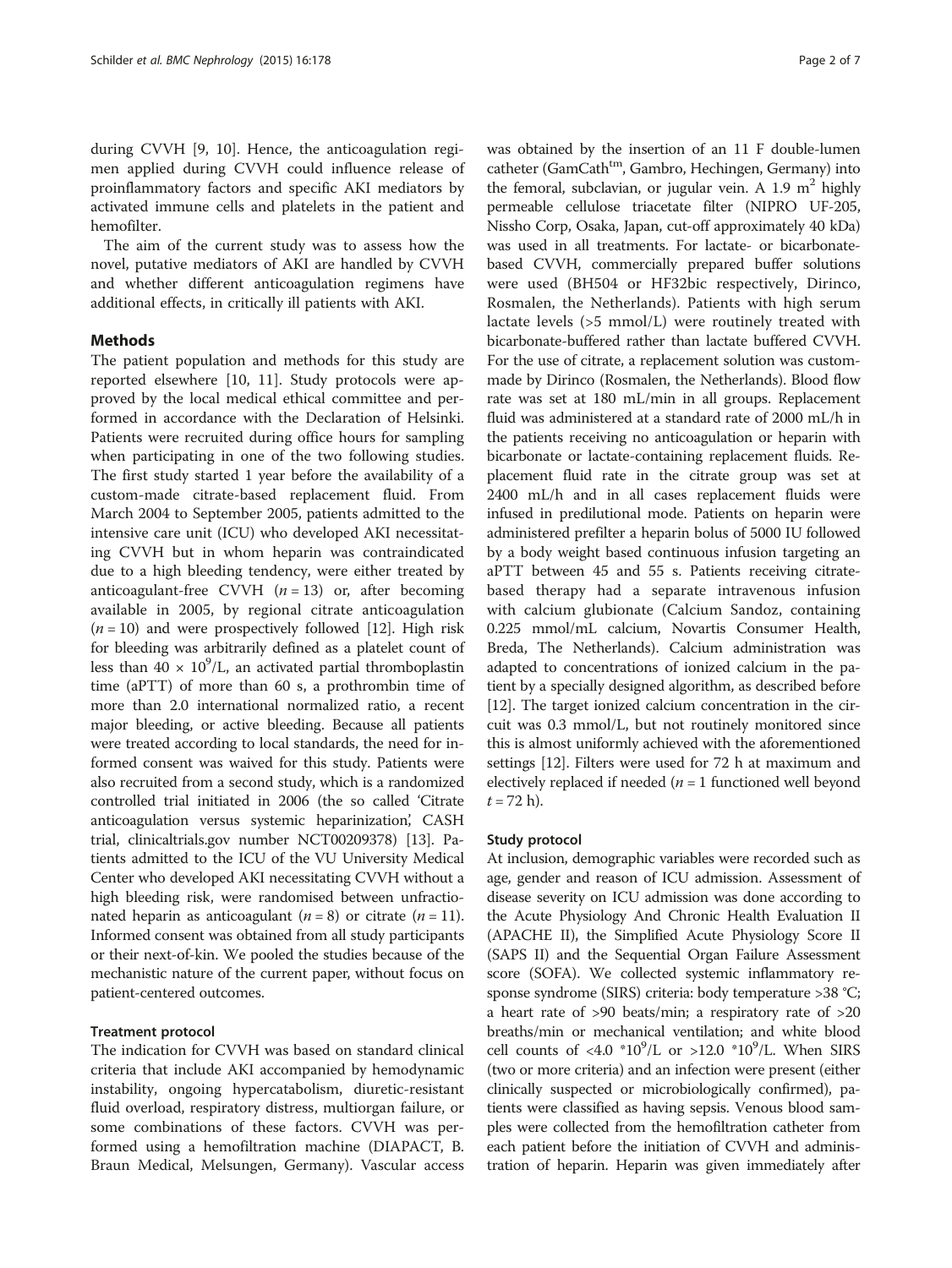filter connection. Thereafter, blood samples were collected after 10, 60, 180 and 720 min from the pre- and post filter pole (at  $t = 180$  93 % and at  $t = 720$  min 68 % of filters were patent and allowed sampling). In 40/42 (96 %) patients the first filter run was studied; in two patients a later filter run was studied because of technical reasons.

Prefilter blood was invariably drawn before addition of replacement fluids and thus reported concentrations of the markers at inlet are not diluted. Leukocytes, platelets and serum creatinine concentrations were measured before initiation of CVVH and routinely thereafter. In all patients, a zero fluid balance was achieved during the time points at which blood samples were drawn. Ultrafiltrate samples were collected from the appropriate ports. Samples were collected in standard Vacutainer tubes (Becton, Dickinson and Company, Erembodegem, Belgium) with ethylenediaminetetraacetic acid (EDTA), benzamidine and soybean trypsin inhibitor added. Samples were centrifuged at 1,300 g for 10 min at 4 °C and stored at−80 °C until assayed.

#### Measurements and calculations

Concentrations of TWEAK (molecular weight (Mw) 30– 35 kDa, in healthy adults 34–500 pg/mL [[14](#page-6-0)]), Ang-2 (Mw 57–70 kDa, in healthy adults 0.3–2.6 ng/mL [\[15\]](#page-6-0)), and PTX-3 (Mw 40–45 kDa, in healthy adults  $\langle 2 \text{ ng/mL}$  [\[16](#page-6-0)]) were measured by enzyme-linked immunosorbent assays (ELISAs). Plasma samples and ultrafiltrate were measured in separate assays with standards prepared in a 0.5 % bovine albumin serum phosphate buffered saline tween solution or fresh ultrafiltrate as appropriate. Commercially available antibody duosets were used (for TWEAK: Human TWEAK/TNFSF12, R&D Systems, UK, DY1090, for Ang-2: Human Ang-2, R&D Systems, UK, DY623, for PTX-3: Human pentraxin 3-TSG-14, R&D Systems, UK, DY1826). All measurements were done according to the protocols provided by the manufacturer. Each sample was run in duplicate and the mean concentration was calculated. Formulas used to evaluate fluxes are described in Table 1.

## Statistical analysis

Due to mostly non-Gaussian distributions, data are presented as median and range. Since there were no baseline differences between the two citrate groups (citrate vs. no-anticoagulation and citrate vs. heparin), the citrate data were pooled. When appropriate, data were logtransformed to achieve normal distributions. The values for the total mass removal rate were ranked, since some values were negative and could not be log-transformed. Group differences were evaluated using  $X^2$  or Kruskal-Wallis tests, where appropriate. To evaluate differences according to anticoagulation regimens in time we used generalized estimating equations (GEE) taking repeated measurements in the same patient into account. The focus

Table 1 Formulas used to evaluate fluxes

| .                                                    |  |
|------------------------------------------------------|--|
| $SC = 2 \times C_{\text{Uf}}/(C + C_{\Omega})$       |  |
| $C = Ci \times Q_i/(Q_i + RF)$                       |  |
| $M_{\rm tr} = M_{\rm i} - M_{\odot}$                 |  |
| $M_{\text{uf}} = Q_{\text{uf}} \times C_{\text{uf}}$ |  |
| $M_o = Q_o \times C_o$                               |  |
| $M_i = Q_i \times Ci$                                |  |
| $Q_i = Q_b \times (1-Ht), Q_o = Q_i$                 |  |

Ci Concentration in inlet plasma before addition of replacement fluid (ng/mL)  $C<sub>o</sub>$  Concentration in outlet plasma (ng/mL)

 $C_{\text{uf}}$  Concentration in ultrafiltrate (ng/mL)

C Concentration in inlet plasma after addition of replacement fluid (ng/mL)  $Q_b$  Inlet blood flow rate (mL/min)

Qi Inlet plasma flow rate (mL/min)

 $Q<sub>o</sub>$  Outlet plasma flow rate (mL/min)  $Q_{uf}$  Ultrafiltration flow rate (mL/min)

 $M_i$  Mass inlet rate (ng/min)

M<sub>o</sub> Mass outlet rate (ng/min)

 $M_{\text{ref}}$  Mass ultrafiltration rate (ng/min)

 $M_{tr}$  Total mass removal rate (ng/min)

RF Replacement fluid flow rate (mL/min)

SC Sieving coefficient

of GEE is on estimating differences between anticoagulation groups and time points, and their first order interaction, i.e. differences between anticoagulation groups over time, and associated P values are reported. Spearman correlation coefficients were used to express relations. A P <0.05 was considered statistically significant. Exact P values are given unless <0.001.

## Results

#### Patient characteristics

At baseline, all patients included in this study  $(n = 42)$  met the criteria for SIRS and 18 of 42 (43 %) patients met the criteria for sepsis. The no anticoagulation group had higher disease severity scores than the other groups (Table [2](#page-3-0)).

## TWEAK

Concentrations at in- and outlet were higher in the heparin group than other groups ( $P = 0.043$  and  $P = 0.001$ , respectively), especially after 10 min of CVVH, and concentrations at in- and outlet decreased over time in the heparin group but not in the other groups ( $P = 0.001$  and  $P = 0.007$ , respectively). TWEAK was not detectable in the ultrafiltrate and the total mass removal rate and thus absorption were low and did not differ between anticoagulation groups (Fig. [1\)](#page-3-0).

## Ang-2

Concentrations at inlet minimally decreased over time in all groups  $(P = 0.001)$  and concentrations at outlet were similar to those at inlet, yet did not change over time in any of the groups. Ang-2 was detectable in 43 % of the total measurements in the ultrafiltrate; concentrations were low, approximately 4 % of inlet levels, and concentrations somewhat decreased over time in the no anticoagulation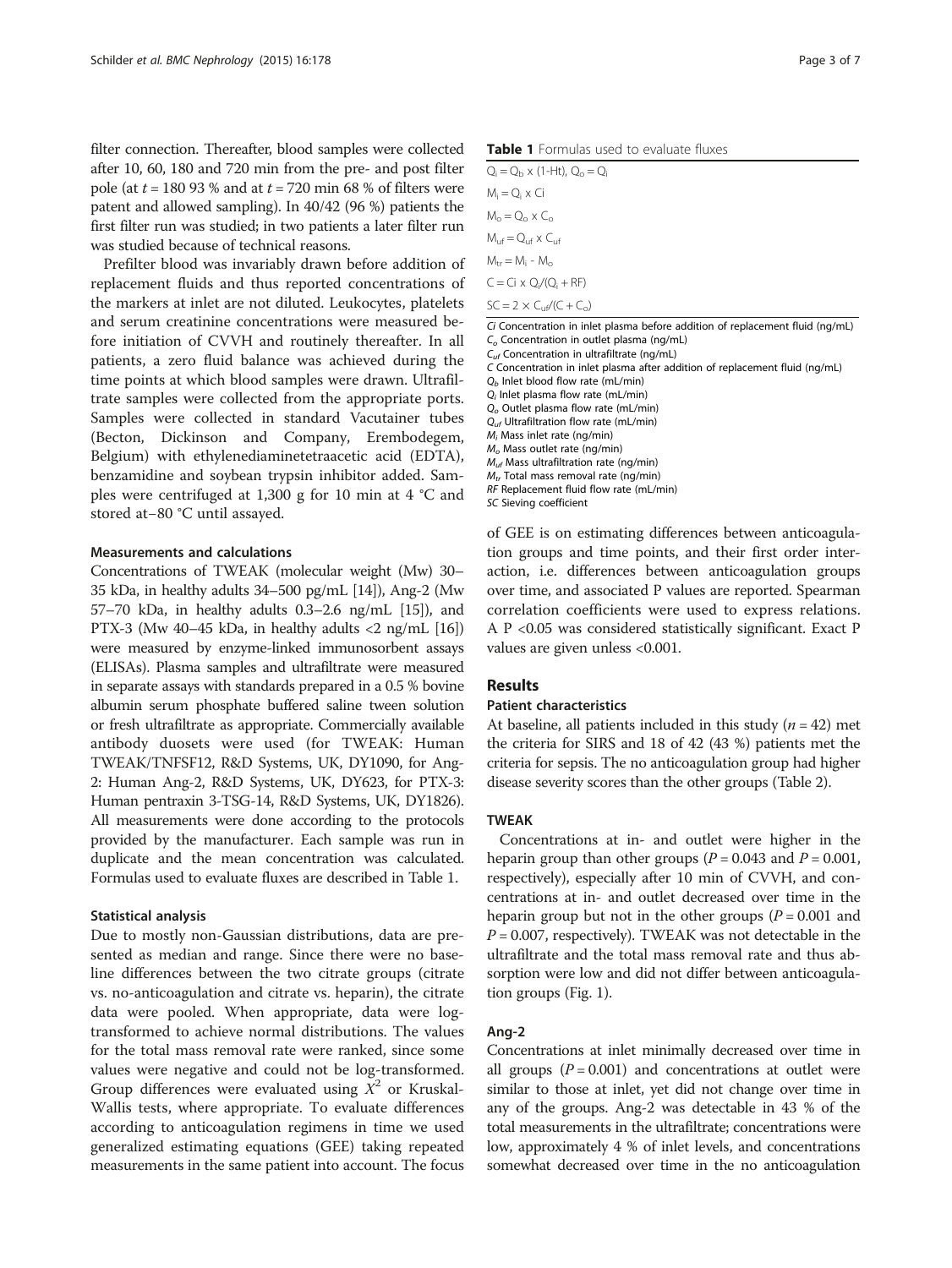<span id="page-3-0"></span>

|                              | No anticoagulation | Heparin        | Citrate      |       |  |
|------------------------------|--------------------|----------------|--------------|-------|--|
|                              | $n = 13$           | $n = 8$        | $n = 21$     | P     |  |
| Age, yrs                     | 70 (34-84)         | $57(23-81)$    | $64(32-84)$  | 0.49  |  |
| Sex, male                    | 7(54)              | 6(75)          | 14(75)       | 0.59  |  |
| Weight, kg                   | 70 (50-100)        | 74 (55-135)    | 78 (60-110)  | 0.41  |  |
| Sepsis                       | 5(39)              | 5(63)          | 8(38)        | 0.46  |  |
| APACHE II at ICU admission   | $28(11-42)$        | $22(15-37)$    | $25(14-41)$  | 0.47  |  |
| SAPS II at ICU admission     | 75 (43-112)        | $47(37 - 77)$  | $52(32-86)$  | 0.002 |  |
| Creatinine, µmol/L           | 249 (100-410)      | 420 (156-626)  | 326 (47-622) | 0.01  |  |
| Urea, mmol/L                 | $21(6-48)$         | $32(12-97)$    | $21(6-41)$   | 0.25  |  |
| Leukocytes, $\times 10^9$ /L | $8(1-17)$          | $12(7-20)$     | $12(1-26)$   | 0.29  |  |
| Platelets, $\times 10^9$ /L  | $65(22-173)$       | 167 (44 - 352) | 118 (35-332) | 0.03  |  |
| Prescribed CWH dose, mL/kg/h | $22(16-32)$        | $22(11-32)$    | $23(16-31)$  | 0.68  |  |

Median (and range) or number (percentage). APACHE II Acute Physiology and Chronic Health Evaluation II, ICU intensive care unit, SAPS II Simplified Acute Physiology Score II

group, but not the other groups ( $P < 0.001$ ). The sieving coefficient was low with medians ranging from 0.01 to 0.1 and decreased over time in the no anticoagulation group, but not the other groups  $(P < 0.001)$ . Also, the total mass removal rate was zero, since concentrations of Ang-2 in the ultrafiltrate were negligible compared to in- and outlet concentrations, and did not differ between groups over time. Hence, there was no absorption either (Fig. [2](#page-4-0)).

## heparin group ( $P = 0.009$  for interaction anticoagulation and time). Concentrations at outlet were similar and did not change over time in any of the anticoagulation groups. PTX3 was not detectable in the ultrafiltrate and the total mass removal rate (and thus absorption) was low and did not differ between anticoagulation groups (Fig. [3\)](#page-4-0).

## Correlations

## PTX3

Concentrations at inlet minimally decreased over time in the no anticoagulation and citrate group, but not in the There was no correlation between TWEAK, Ang-2 or PTX3 and creatinine levels at initiation of CVVH. Plasma levels of TWEAK, Ang-2 and PTX3 at inlet at the start of CVVH correlated with those at the end of

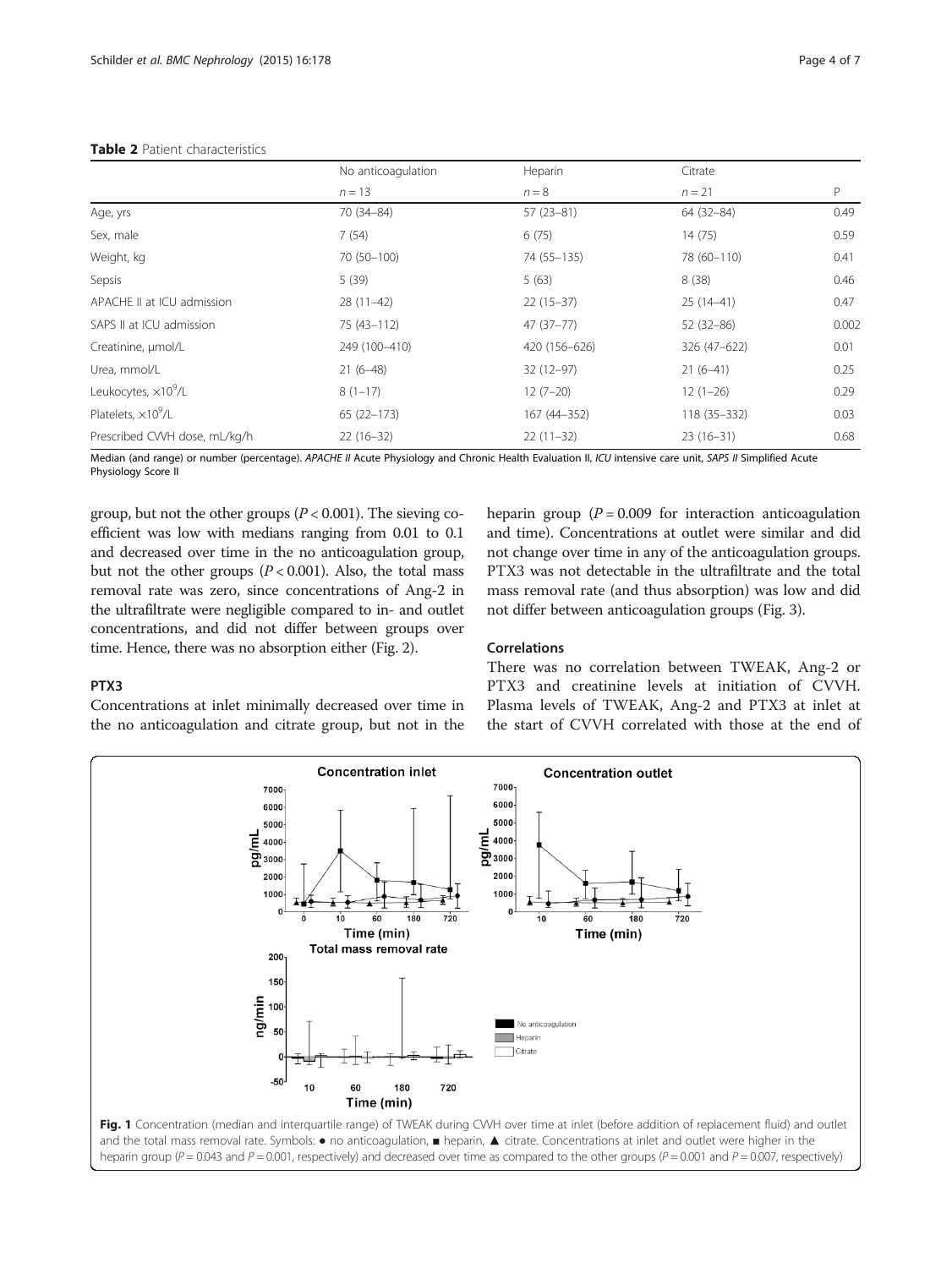<span id="page-4-0"></span>



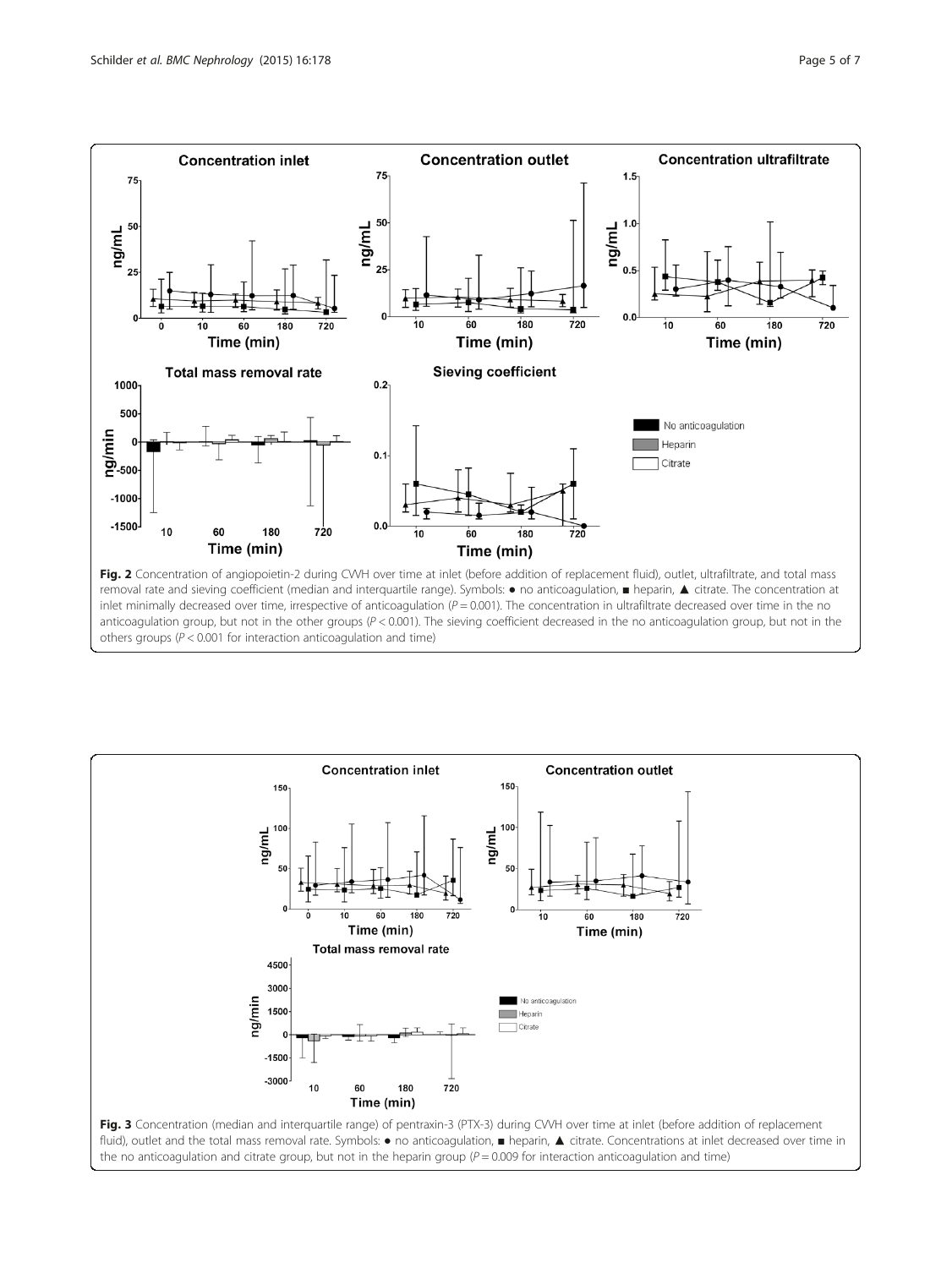the CVVH run  $(r_s = 0.68, r_s = 0.85, r_s = 0.73,$  respectively, all  $P < 0.001$ ), suggesting good reproducibility of measurements.

#### Sepsis and mortality

Concentrations of TWEAK were higher in patients with sepsis (606 (236–28549) pg/mL) than in patients without sepsis (493 (121–2181,  $P = 0.011$ ). 16 of the 42 (38 %) patients died in the ICU. Plasma levels of Ang-2 and PTX3 at inlet were higher in non-survivors at initiation of CVVH: 16 (1.2–230) vs 9.6 (0.6–34) ng/mL,  $P = 0.019$ and 34 (7.4–235) vs 27 (6.9–187) ng/mL,  $P = 0.015$ , respectively.

## **Discussion**

The present study shows that plasma levels of putative novel AKI mediators in critically ill patients are not affected by CVVH; there is no clearance, absorption nor production across the system. Although inlet (patients plasma) concentrations of Ang-2 and PTX3 are slightly declining in the study interval, there is no or hardly any net removal by CVVH. However, heparin anticoagulation increases TWEAK levels in the patient whereas citrate does not, favouring the latter as anticoagulation during CVVH. Indeed, the result may help to explain less rapid AKI recovery when nadroparin is used for anticoagulation during CVVH, as compared to citrate [\[17\]](#page-6-0).

The reason that heparin is associated with transiently increased TWEAK in the patients, especially early after administration, is conjectural but may relate to proinflammatory actions of high concentrations of heparin [[18\]](#page-6-0). Platelet activation by heparin may also play a role since TWEAK is also stored in platelets [[19](#page-6-0)]. High concentrations of TWEAK are undesirable, especially in an inflammatory microenvironment, and neutralizing anti-TWEAK antibodies, as a tissue protection strategy in kidney disease, are currently being explored [\[20](#page-6-0)]. Even though the concentration of TWEAK decreased over time in the heparin group, there was no net removal of TWEAK by CVVH, since in- and outlet concentration were similar. Also, this suggests the increase of TWEAK by heparin early in CVVH occurs in the patients rather than in the filter or extracorporeal circuit.

We cannot explain, except by effects of spherical configuration and electrical load of the molecules why Ang-2, a relatively large molecule, was found in the ultrafiltrate, albeit at low concentrations, and TWEAK and PTX3 with molecular weight at or below the membrane cutoff were not. Although the concentration of Ang-2 decreased slightly at inlet but not outlet, there was no evidence of production of Ang-2 in the filter. Also, there was no significant production of PTX3 in the filter, thus concentrations at inlet did not increase during the CVVH run, in contrast to a previous study in which PTX3 increased after a single session of hemodialysis [[21\]](#page-6-0). Therefore, concentrations of Ang-2 and PTX3 were not affected by CVVH, irrespectively of the anticoagulation method.

The mediators studied bare some relation with sepsis and mortality, supporting their biological importance in the critically ill. However, we could not establish a relation with creatinine to suggest a mediator role of circulating factors in the development of AKI in our patients, but confounding factors may be involved, such as time factors, patient selection, muscle mass and others. In any case the levels of these mediators were supranormal in our patients cohort.

The limitations of the present study include the relatively small size of groups and the absence in part of randomisation, explaining some baseline differences among the groups. Patients in the no anticoagulation group did not receive anticoagulation because of a bleeding tendency and, indeed, were more severely ill at baseline and lower platelet counts. We cannot exclude earlier start of CVVH in the no anticoagulation group than in the other groups, since initial creatinine was lower, but this does not invalidate our conclusions of our pathophysiologic study. Furthermore, we have evaluated the course of the study variables for a period up to 12 h only, and do not exclude changes beyond that time interval.

## Conclusions

In conclusion, plasma levels of three putative novel AKI mediators (TWEAK, Ang-2, PTX3) in critically ill patients are not affected by CVVH, since clearance and absorption by the filter were low. Nevertheless, heparin treatment was associated with a rise in TWEAK concentrations whereas citrate was not, suggesting that citrate is more suitable for anticoagulation in CVVH for AKI.

#### Abbreviations

AKI: Acute kidney injury; Ang-2: Angiopoietin-2; APACHE II: Acute physiology and chronic health evaluation II; aPTT: Activated partial thromboplastin time; CVVH: Continuous venovenous hemofiltration; EDTA: Ethylenediaminetetraacetic acid; ELISA: Enzyme-linked immunosorbent assays; GEE: Generalized estimating equations; ICU: Intensive care unit; PTX3: Pentraxin-3; SAPS II: Simplified acute physiology score II; SIRS: Systemic inflammatory response syndrome; SOFA: Sequential organ failure assessment score; TNF: Tumor necrosis factor; TWEAK: TNF-associated weak inducer of apoptosis.

#### Competing interests

The authors declare that they have no competing interests.

#### Authors' contributions

LS carried out the measurements of TWEAK, Ang-2 and PTX3 and performed the statistical analysis and drafted the manuscript. SN and AG conceived of the study and its design, helped to interpret the data and statistical analysis and drafted the manuscript. NP helped carry out the experiments and RB supervised the conduct of the experiments. BB, AG, PW participated in the design of the study and critically revised the manuscript. All authors read and approved the final manuscript.